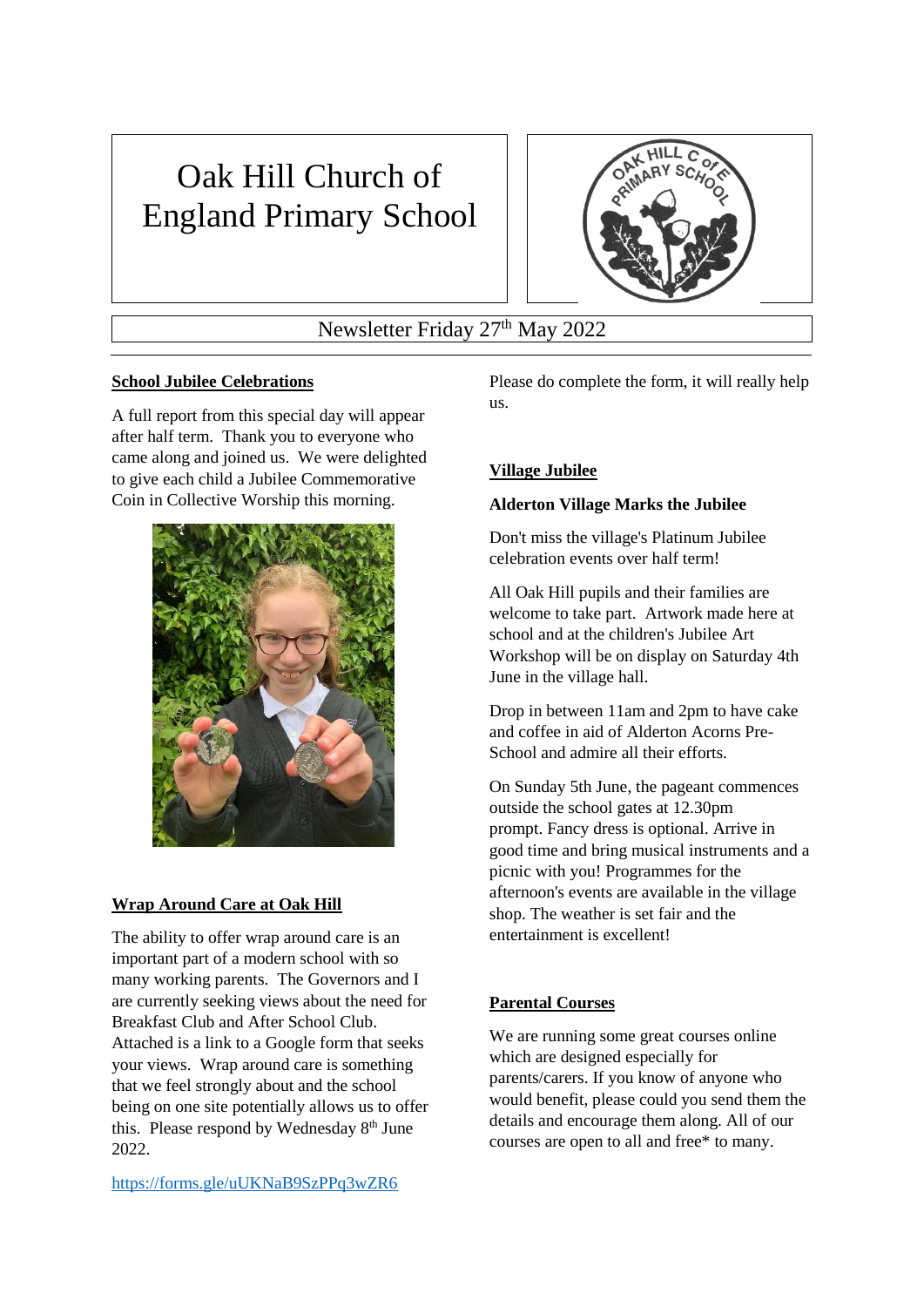**Upgrade Your Maths** is a 7 week course running on Thursday mornings from 10-12. This course is designed especially for parents who are anxious about Maths. Parents work in a small group online and are supported so that they soon feeling comfortable tackling a range of Maths questions and develop confidence to support their children with their homework. This course is starting on Thursday 9 June.

#### **Help Your Child with Writing for**

**ESOL Parents** runs on Wednesday afternoons online. The focus of the class is to improve parents English skills and look at the techniques schools use to support children with their written skills in the UK. This class runs weekly in term time for 12 weeks. You can enrol by clicking on this link [English](https://courses.glosglobal.net/CourseDetailsView.asp?CODE=GL0055284&NAME=Help+Your+Child+With+Writing+ESOL+Parent&ID1=2500&ID2=55284&ID3=1)  Class- [Help Your Child with Writing](https://courses.glosglobal.net/CourseDetailsView.asp?CODE=GL0055284&NAME=Help+Your+Child+With+Writing+ESOL+Parent&ID1=2500&ID2=55284&ID3=1)

Parents can enrol online through our website, click [here](https://courses.glosglobal.net/AvailableCoursesList.asp?PageIndex=1) for course listings, or by contacting me.

#### **Fay Tucker**

Adult Education Learning Coordinator

EE & I, Gloucestershire County Council

\* The courses are free if you are over 19 years old, have lived in the UK for 3 or more years, have a valid Residence Permit, and are one of the following: Unemployed or earning below £18,525 per year; Qualified below a Level 2 (less than 5 GCSEs); have mental health challenges, have a learning difficulty or disability.

#### **Our Christian Values**



#### **Church Services**

10.30am Alderton

#### **Internet Safety**

Creepy characters like Slender Man or Huggy Wuggy. Dangerous online challenges. Songs or videos that aren't suitable for youngsters. When things like these begin trending online, it can be difficult to prevent children accidently stumbling across them – especially if they use a range of platforms, like online games, social media, streaming sites or messaging apps. A trend can originate in one online space and rapidly spread to other platforms or via chat apps. The frightening Huggy Wuggy character, for instance, first emerged as part of a game on Steam; now there are parody songs on TikTok, videos on YouTube and more than 45,000 results for #huggywuggy on Instagram.

In the guide, you'll find tips on a number of potential risks such as accidental exposure, inappropriate language and unsuitable videos.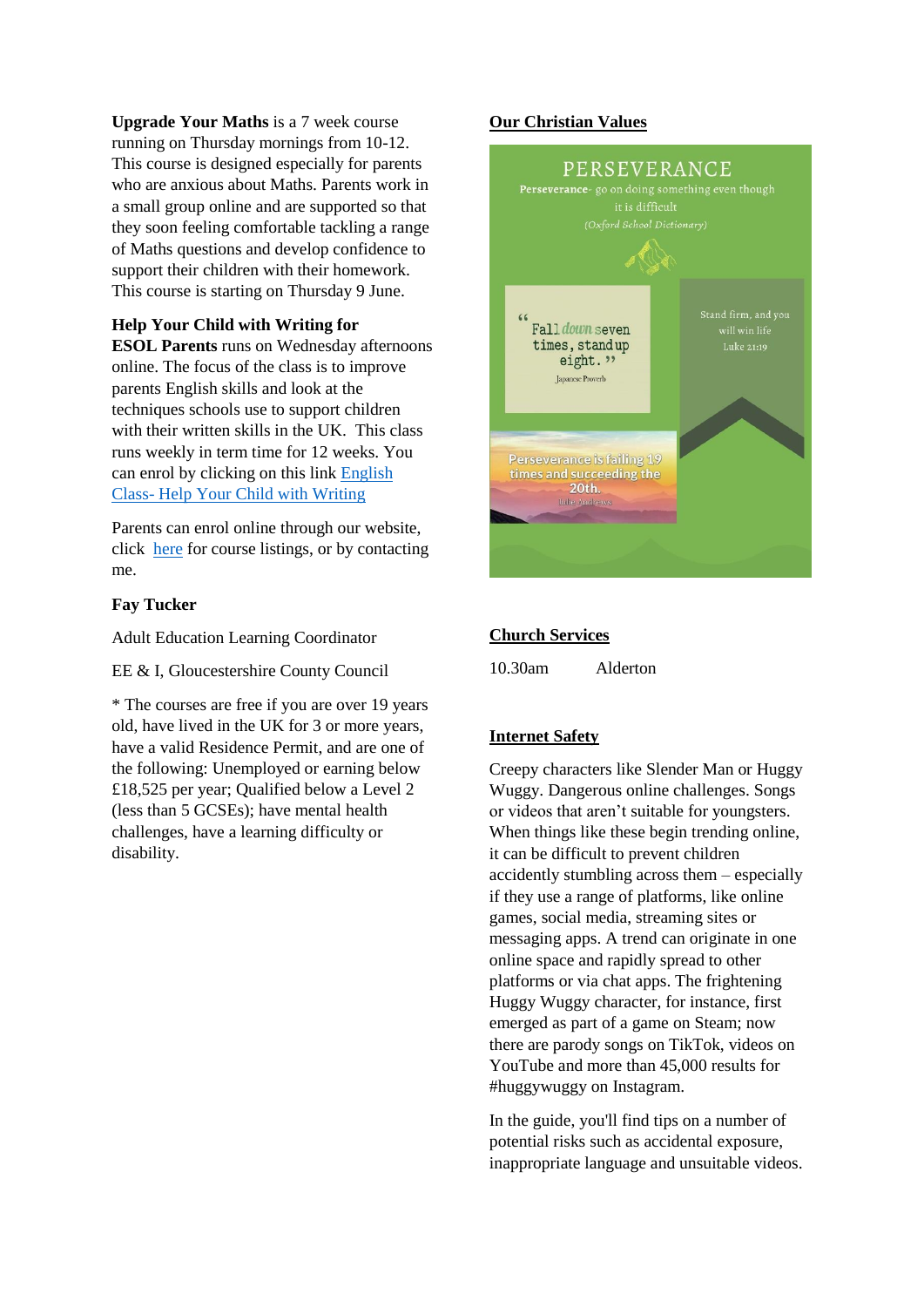

# **Maple Class**

In Maple Class this week, the children have been incredibly busy learning all about the Queen's platinum jubilee and preparing our creations for the school celebrations. We have learned what it means to have a duty, sharing the duties that we have to as responsible citizens and how the Queen has many duties.

We have been learning the National Anthem, practising our songs to perform and have designed and made our very own crowns to wear to the party. We have learned about the Union Jack and have used the colours to create bunting and place mats for our party. We have been practising using our sound knowledge to write about the Queen and have been using our knowledge of 2D shapes to create wonderful portraits of Her Majesty. We are extremely excited to celebrate this very special occasion together.

#### **Willow Class**

This week has been very busy and full of jubilee fun. The children have drawn some amazing portraits of the Queen based on Van Gogh's Pointillism style. We hope you enjoy looking at them all in the art exhibition. We have created our own crowns and place mats ready for the jubilee lunch and designed bunting to be hung all around the school.

In English this week, we explored postcards and how they are laid out. We wrote our own postcard from the perspective of Max in our story 'Where The Wild Things Are' who told his grandma about all of the naughty things he had been up to including chasing the dog and making a den out of his mum's bed sheets. We have been learning lots about the Queen this week. We have learnt about her Coronation, her family and all of the amazing things she has accomplished throughout her life. We used these facts to help us with our independent write where we wrote a biography all about Queen Elizabeth II's life.

In music, we have been rehearsing our jubilee song for the performance. We really hope you enjoy it! We have also been trying hard to learn two verses of the National Anthem and have taken time to think about the meaning behind these words.

Well done Willow Class for another fantastic term. You have all worked so hard! Year 2 were busy with their SATs and Year 1 have been busy getting ready for their phonics test next term. Enjoy your jubilee celebrations during the holidays!

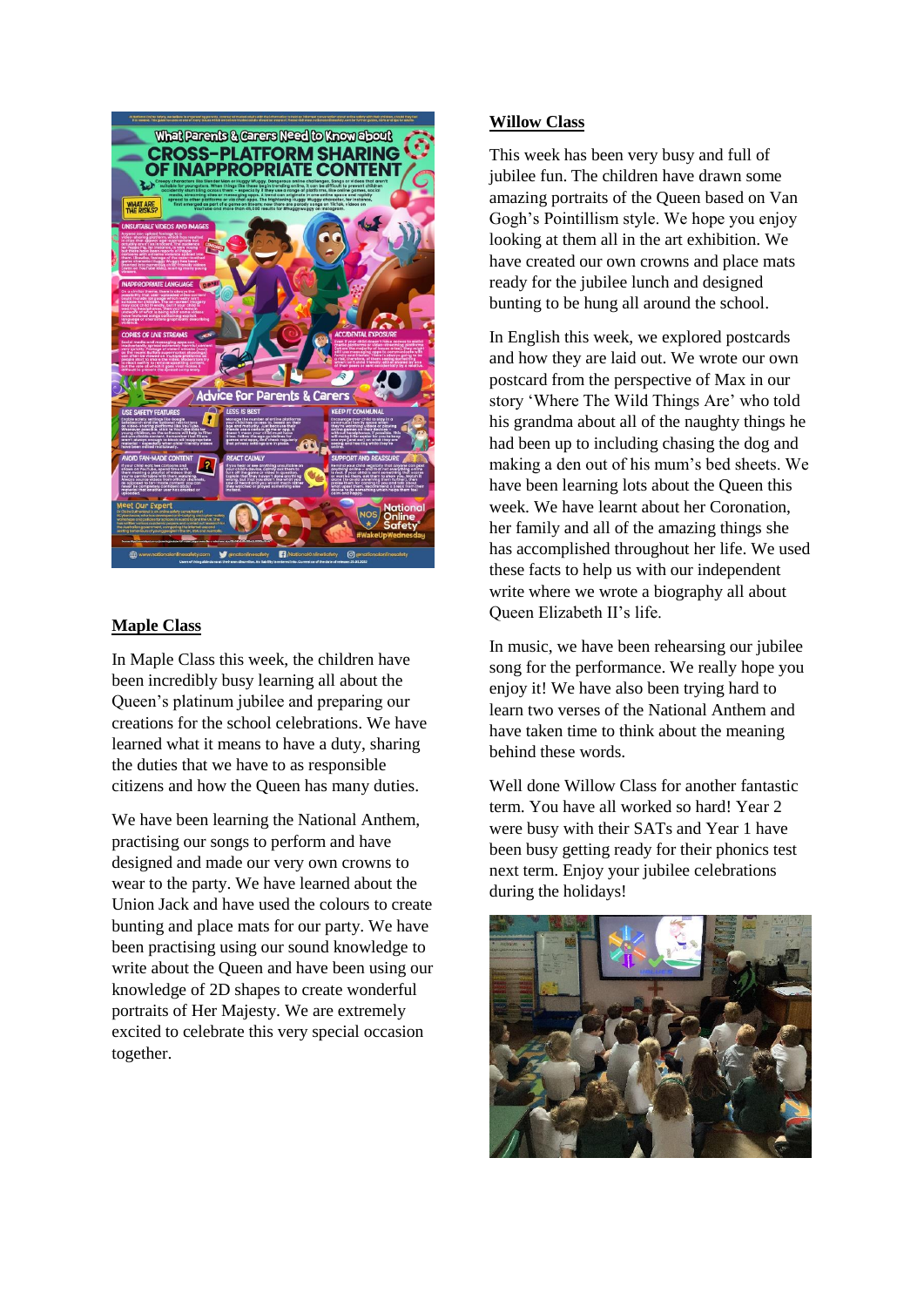

## **Hawthorn Class**

This week Hawthorn have been looking at different biographies in English. We have been looking at different writing techniques as well as what makes a biography interesting. We then wrote in the third person so we could write a biography on ourselves. We are now planning to do a biography on the Roman leader Julius Caesar.

In Maths we have been looking at mass and capacity. We have been estimating and then weighing different items in the classroom as well as converting measurements from grams to kilograms.

In Art this week, we created our mosaic piece. We had designed them last week and then made them on Tuesday.

# **Juniper Class**

This week the children have been writing their own myths using existing Greek myths as inspiration. They created a hero or heroine, a mythical beast and picked a Greek god to include. They then created story maps before starting to write the first draft.

In Maths, the children have been using protractors to measure and draw angles accurately, then the children worked out angles on a straight line. After half term we will continue with shape and measure.

They children had another fantastic session with Mr Andrew combining perseverance and rugby skills.

The rest of our focus this week has been jubilee work and play rehearsal. We have spent time with Year 3 and 4 to create lovely crowns and placemats to have during our celebration. They look wonderful and my classroom is wonderfully glittery!

The play is starting to take shape as the children start to take notice of their stage directions. Keep learning your lines boys and girls!

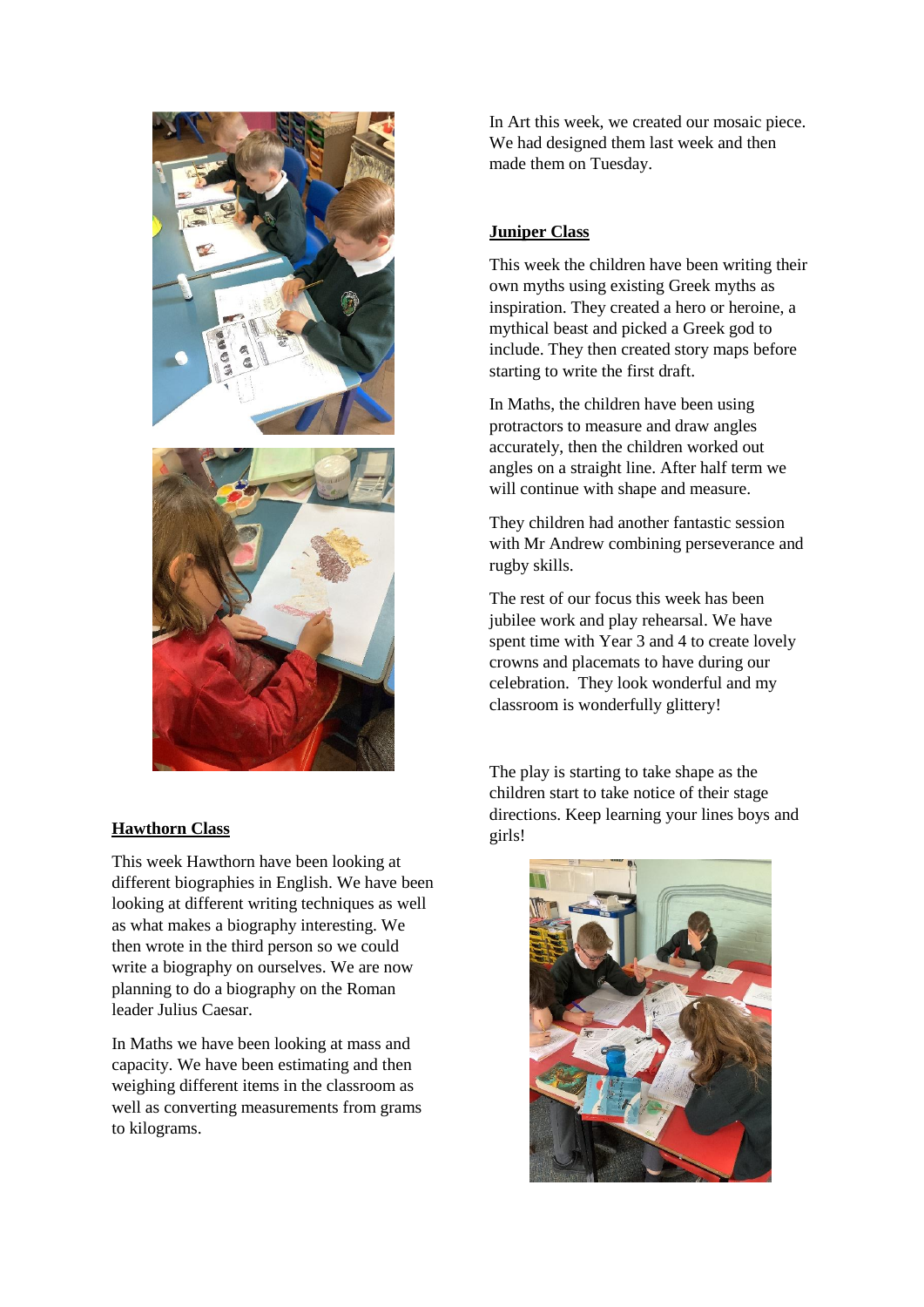· ·· 全一

Monday 23rd May 2022 co. Plan a myth  $\sqrt{s}$ <u>\*</u>\* 000 <del>\*\*</del>  $\overline{\circ}$  $Heo$ Lonflict Name: Stesic nues: fast as lightning<br>ain like an owl<br>andy with a bow and arro krities the messanger god<br>10S . 9 crushi on Stosland erson In Power Zeus asks siesca convirols the w asks stesm<br>o mount Olimpius<br>sup and zeus asks goes eas<br>usts that Fantado Guas



## **Stars of the Week**

#### **Maple**

Star of the week: Teddy, for showing super curiosity in learning about the jubilee

Value of the week: Tallulah, for showing courage in our rugby session.

## **Willow**

Star of the week - Charlie, for amazing progress in maths and always giving 100%

Value of the week - Reuben, for persevering with learning fractions

## **Hawthorn**

Star of the week - Penny, for taking your time to create an amazing portrait of the Queen

Value of the week - Edie, for being such a kind and considerate friend

# **Juniper**

Value of the Week – Cameron: perseverance towards learning his lines for the play!

Star of the Week – Lola: careful measuring and accurate drawing of angles

# **House Points**

Diamond – 134 Emerald – 130 Sapphire – 113 Ruby - 83

# **Diary Dates**

Please be aware that these may be subject to change.

## **May**

 $27<sup>th</sup>$  Jubilee Celebration

Term Ends

## **June**

- $6<sup>th</sup>$ Term starts
- 8 Project Touchline
- **9th** Bell Boating Trip Year 5/6